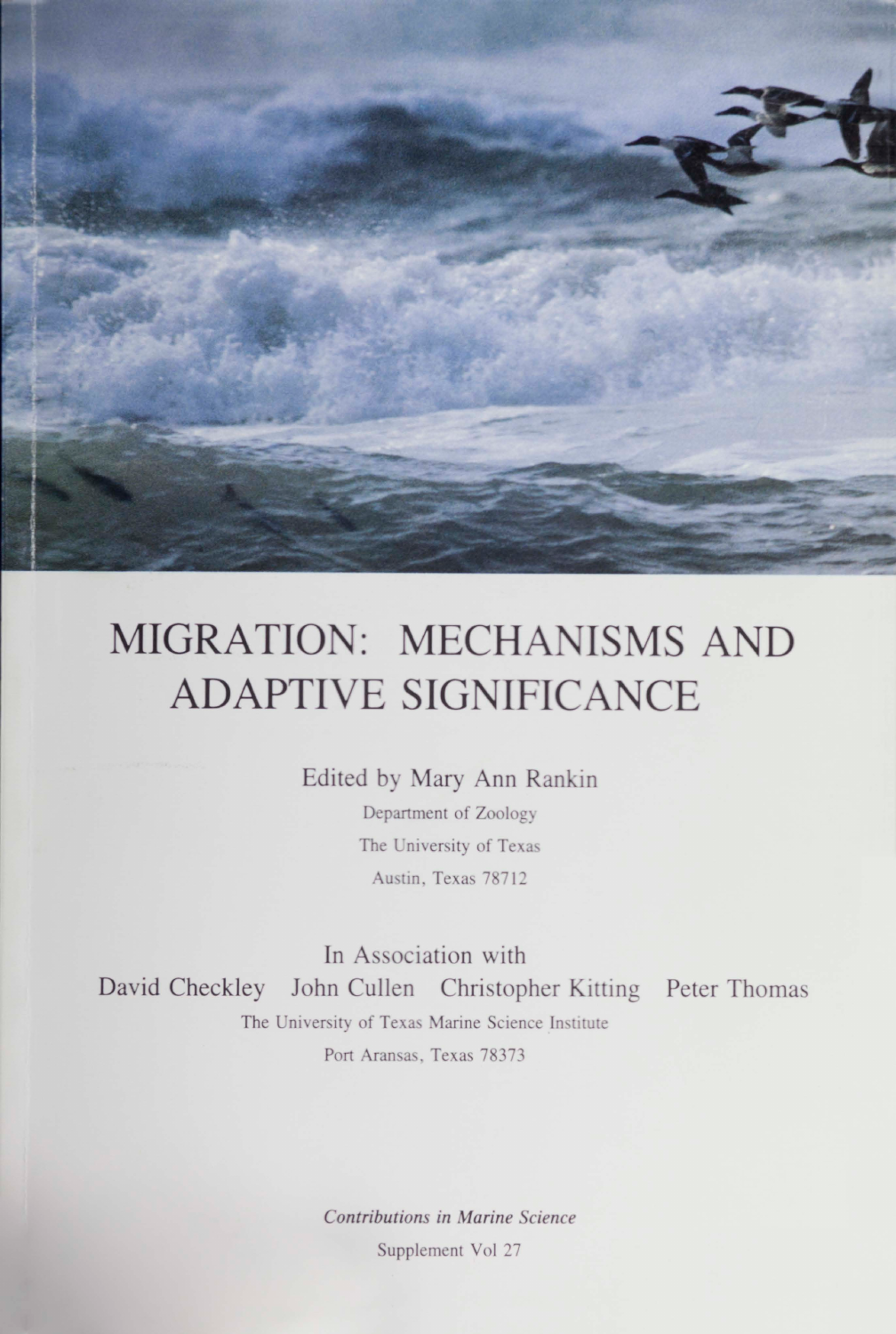Richardson, W.J. 1985. The influence of weather on orientation and numbers of avian migrants over eastern Canada: a review. p. 604-617 *In:* M.A. Rankin (ed.), Migration: mechanisms and adaptive significance. Contrib. Mar. Sci. 27 (Suppl.). 868 p.

# THE INFLUENCE OF WEATHER ON ORIENTATION AND NUMBERS OF AVIAN MIGRANTS OVER EASTERN CANADA: A REVIEW

## W. John Richardson

*LGL Limited. environmental research associates 22 Fisher Street. P.O.B. 457 King City. Ontario LOG lKO. Canada*

#### ABSTRACT

This paper reviews the effects of weather on numbers of birds aloft, and on bird orientation and flight routes over southeastern Canada. New data concerning responses of different types of avian migrants to weather are given.

Each category of migrants tended to fly on occasions when winds were more or less following relative to its own direction of travel. However, many birds flew under calm conditions and some in cross or even opposing winds. Numbers aloft tended to be reduced under cloudy skies, but flight directions under overcast seemed little different from those under clear skies. There was no greater tendency for downwind flight under overcast than under clear skies.

Routes of migrants can be affected by proximate responses to weather, such as dawn reorientation when winds are unfavorable for continued flight in the original direction. Also, routes of some migrants are adapted to prevailing winds. For example, in autumn many birds fly over water, WIth following winds, from SE Canada to the West Indies. In spring they apparently return along a more westerly route where winds are more favorable.

#### INTRODUCTION

Weather can influence migrating birds in various ways. Average wind speeds are a substantial fraction of a bird's airspeed, such that a bird will make faster progress over the ground and use less energy to travel a given distance if it flies with following rather than opposing winds. A moderate crosswind will strongly influence track over the ground unless the bird makes a corresponding major adjustment in its heading through the air. In areas where there is a prevailing wind direction, wind patterns may influence migration routes; it will be easier to fly in some directions than in others. The occurrence of fog, cloud or precipitation has major implications for visual orientation mechanisms that use either celestial cues or landmarks.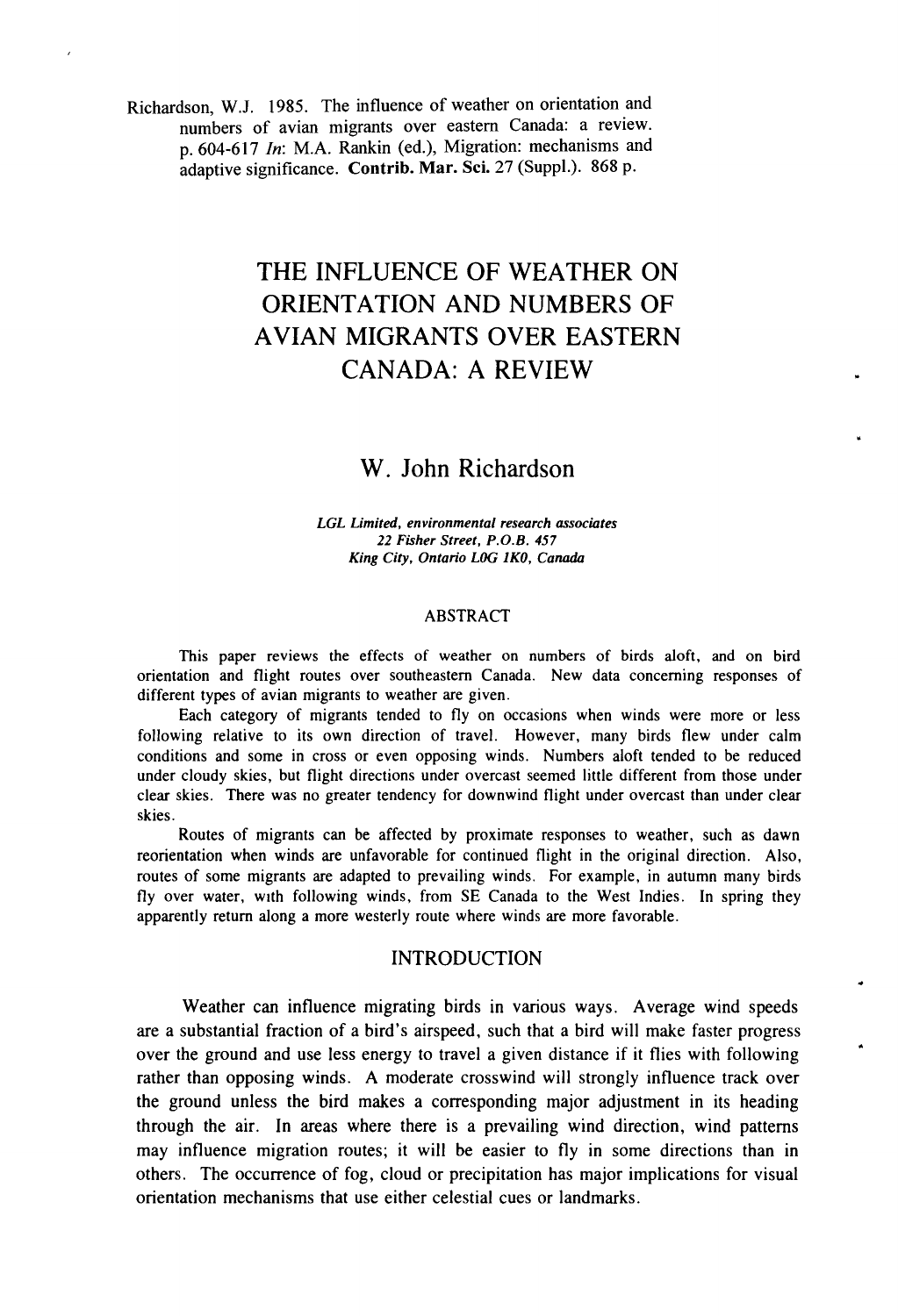

The main groups of migrants over SE Canada in (A) spring and (B) autumn.

This paper examines the effects of weather on numbers, orientation and routes of avian migrants by reviewing data from Nova Scotia and New Brunswick, Canada. I emphasize comparisons of the ways in which the various groups of migrants respond to weather. The detailed characteristics of migration in this area have been described elsewhere and are only summarized here.

Most spring data were obtained from two long-range surveillance radars, one in southwest Nova Scotia and one in New Brunswick (Fig lA). In spring the predominant directions of migration are to the northeast, parallel to the coast, and to a lesser degree to the north (Richardson '1971). Reverse migration to the south and southwest involves far fewer birds, but occurs intermittently throughout the spring (Richardson, in preparation). During spring, birds are not seen arriving from the south, the direction of the West Indies.

Most autumn data were from three surveillance radars in Nova Scotia and one in New Brunswick (Fig IB). More birds go SW, parallel to the coast, than in any other direction (Richardson 1972). However, small reverse movements to the NE occur intermittently throughout autumn (Richardson 1982a). In addition, there are SE flights of shorebirds and southward flights of passerines on certain dates; these birds are beginning nonstop flights to the West Indies or South America (Richardson 1979, 1980).

#### NUMBERS ALOFf VS. WEATHER

Numbers of migrants aloft over eastern Canada, as elsewhere, can differ by a factor of  $100 \times$  or even  $1000 \times$  from one day to the next and are strongly correlated with weather. A detailed review appears in Richardson (1978a); this section summarizes the main relationships in SE Canada.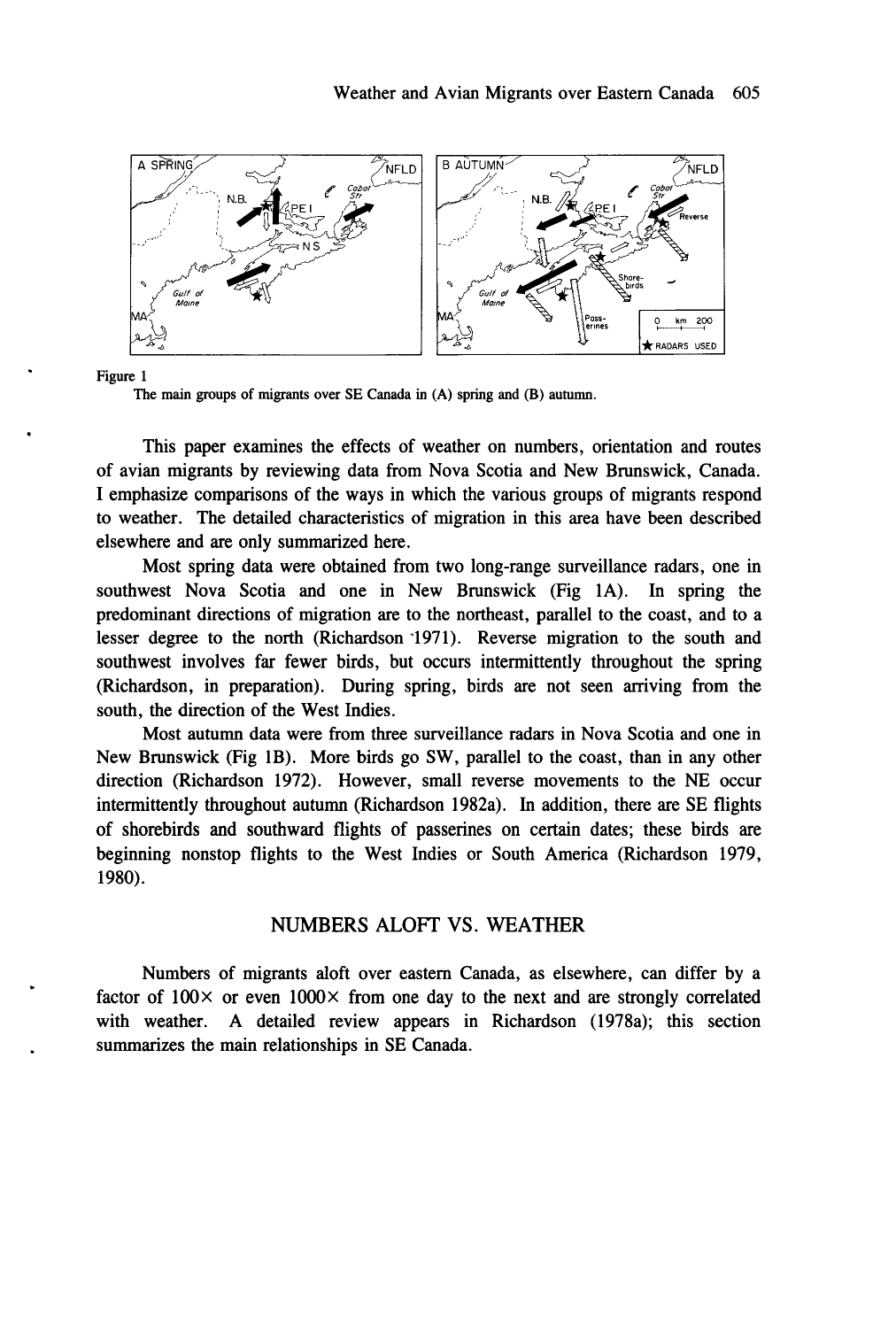

Typical configuration of high (H) and low (L) pressure systems. fronts. precipitation and winds at north temperate latitudes.

#### Pressure Systems, Fronts, **and Wind**

Weather patterns in eastern Canada are similar to those at any north temperate latitude (Fig 2). Low and high pressure areas move generally west to east. Winds are clockwise around highs and counterclockwise around lows. Thus winds are southerly when there is a high to the east, a low to the west, or both. Winds are northerly when there is a low to the east, a high to the west, or both. Winds are near calm near the center of a high. Precipitation and thick cloud are most likely when a low is near or when a front between air masses passes overhead.

Many studies in North America and Europe have shown that most bird species tend to migrate when winds are more or less following, relative to the preferred direction of those particular birds (Richardson 1978a). This is true in eastern Canada as well.

Far more birds fly N and NE over eastern Canada in spring on nights and days when there are following winds from the S or SW than on dates when winds are opposing. The association with following S and SW winds is even closer for the small number of birds that engage in NE reverse migration in autumn (Fig 3).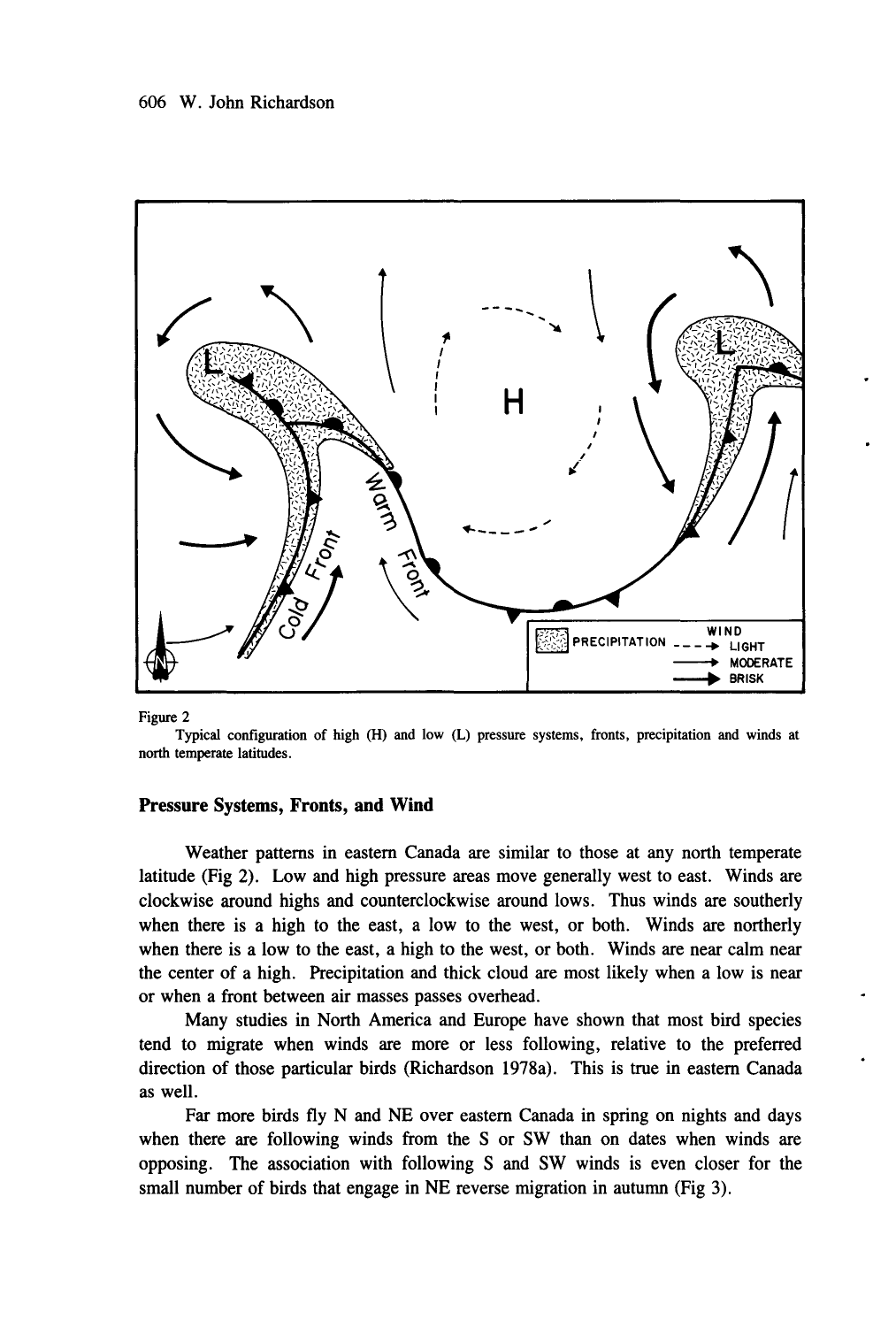

Amount of nocturnal migration of five types of birds detected over SE Canada with three categories of winds. Each circle shows the proportion of evenings when amount of migration was none or low, intermediate, and high.

In contrast, far more birds fly SW and S in autumn when there are following N and NE winds than with opposing southerly winds. Similarly, S and SW reverse migration in spring is strongly associated with following northerly winds.

In eastern Canada, as elsewhere (Richardson 1978a), groups of birds that travel in slightly different directions tend to fly with slightly differing weather. Shorebirds initiating SE flights toward the West Indies are significantly more likely to take off with NW following winds than with NE crosswinds (Fig 3; Richardson 1979). The predominantly SW flights of passerines, in contrast, tend to be denser on nights with NE following winds than with NW crosswinds (Fig 3). Furthermore, passerines that depart S toward the West Indies are more likely to fly with NW winds than are passerines that travel SW along the coast (Table 1). Thus, even excluding the extreme case of reverse migration, each group of migrants apparently prefers following winds relative to its own direction of travel.

Winds tend to be northwesterly soon after a cold front passes but often change to N or NE a day or so later as a high pressure area approaches. Thus, in both eastern Canada and elsewhere, SE migration often peaks immediately after a cold front passes, and SW migration peaks a day or so later (Richardson 1978a, p. 237).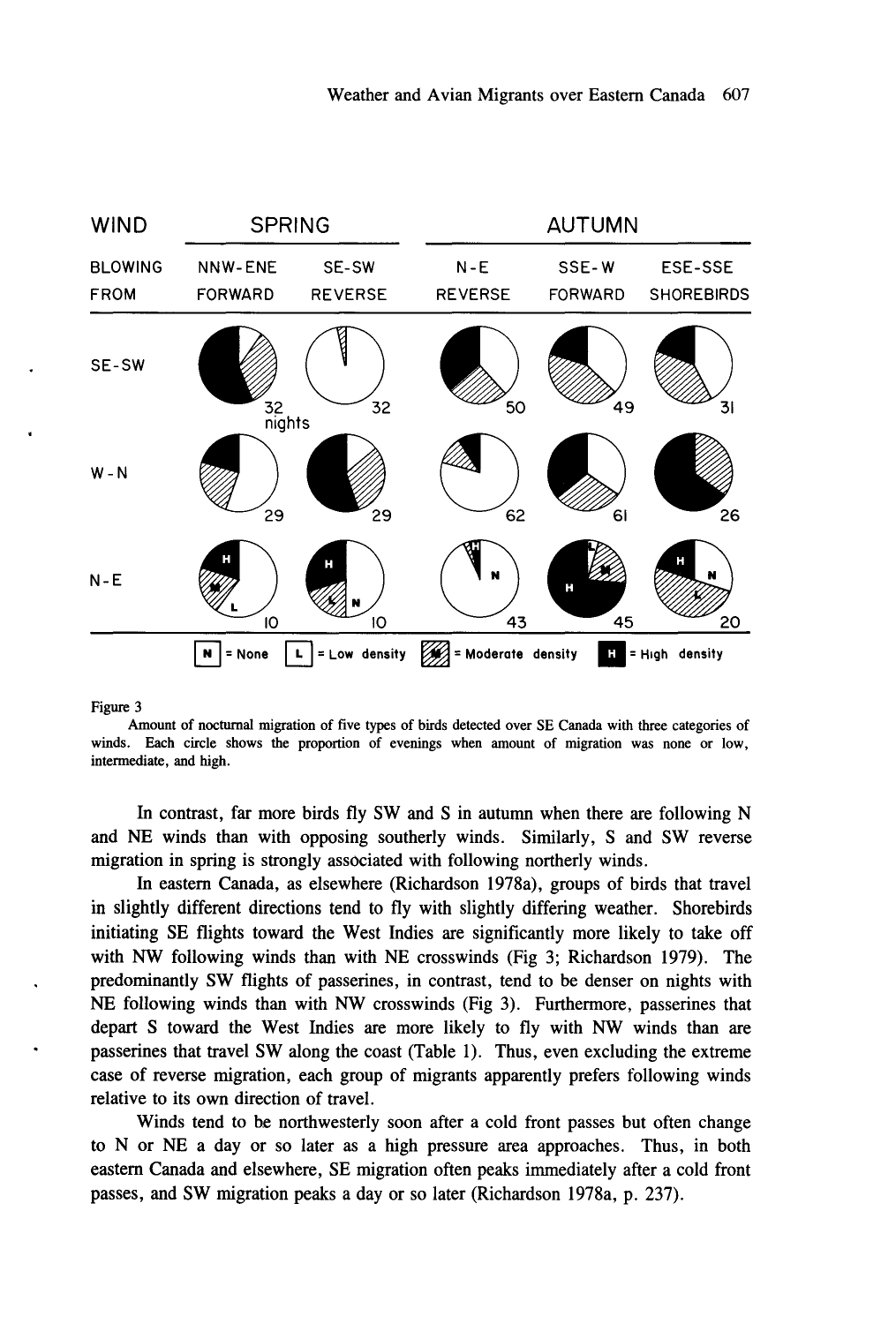| 1971              |                                                              |            |  |  |
|-------------------|--------------------------------------------------------------|------------|--|--|
| Wind<br>Direction | Number of nights when predominant<br>migration direction was |            |  |  |
|                   | <b>SW</b>                                                    | <b>SSE</b> |  |  |
| <b>NW</b>         |                                                              | 8          |  |  |
| <b>NE</b>         | 18                                                           |            |  |  |

**Table 1** Occurrence of SW and SSE passerine migration over SW Nova Scotia in relation to broad-scale wind direction, autumn

 $\chi^2 = 9.95$ , df = 1,  $p < 0.005$ 

The association with following winds is by no means complete. Many birds fly under calm conditions, and some birds fly in cross and even opposing winds (Fig 3). Some categories and species of migrants show stronger preferences for following winds than do others (e.g., Alerstam 1978). Possible reasons for this variation in selectivity are discussed by Alerstam (l979a). Following winds will be especially important for birds that fly nonstop over inhospitable habitat, e.g., over the Atlantic Ocean from Nova Scotia to the West Indies in autumn. Without following winds, small landbirds probably could not complete this flight (Tucker 1975). Following winds may be less important for migrants flying short distances over habitat where they can land at any time.

### **Temperature and Pressure**

Southerly winds tend to be accompanied by falling pressure and rising temperature as a high pressure area moves away to the east, a low approaches from the west, or both. **It** is not surprising that N and NE migrations, which are associated with southerly winds in both spring and autumn, tend to occur with falling pressure and rising temperature (Table 2). Conversely, northerly winds tend to be accompanied by rising pressure and falling temperature as a low moves away to the east, a high approaches from the west, or both. South and SW migrations also tend to occur with rising pressure and falling temperature.

Because of the close correlations among wind, temperature trend, and pressure trend, it is difficult to detennine from uncontrolled field observations whether birds respond directly to pressure or temperature. Multivariate analyses sometimes indicate that numbers aloft are related to these variables even after the dominating correlations with wind have been taken into account (Richardson 1978a). This does not prove that birds respond to temperature and pressure, but it is suggestive. Direct responses to these variables might occur because they can be indicators of future food supply (e.g., insect availability), habitat suitability (e.g., freeze/thaw cycles), or winds aloft en route. Homing pigeons, at least, are remarkably sensitive to pressure change (Kreithen and Keeton 1974).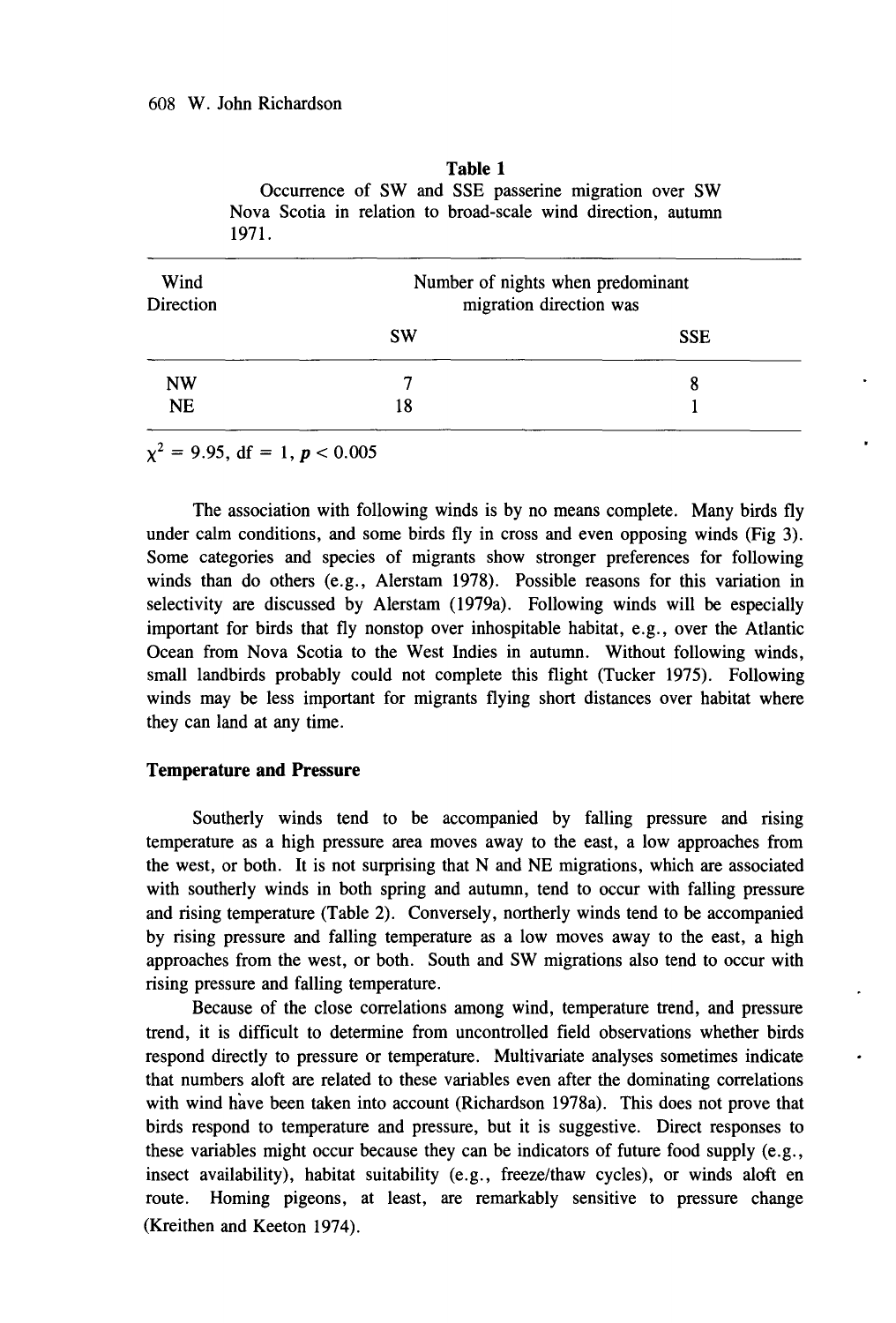#### **Table** 2

Direction and significance of association between four weather variables and various categories of migrants over SE Canada during night (N) and day (D). Pluses (or minuses) indicate that the variable tended to assume higher (or lower) values when the specified type of migration was present<sup>1</sup>.

| Type of Migration<br>24-hour<br>and Main Flight<br>Temperature<br><b>Directions</b><br>Trend |             |                      | 6-hour<br>Pressure<br>Trend |                | Amount<br>Opaque<br>Cloud |          | Precipitation |                     |  |
|----------------------------------------------------------------------------------------------|-------------|----------------------|-----------------------------|----------------|---------------------------|----------|---------------|---------------------|--|
|                                                                                              | N           | D                    | N                           | D              | N                         | D        | N             | D                   |  |
| <b>Spring</b><br>Forward (NNW-ENE) $++$<br>Reverse $(SE-SW)$                                 |             | ns<br>- - -- - - +++ |                             | ns<br>$++++$   |                           | ns       | ns            |                     |  |
| Autumn<br>Reverse $(N-E)$<br>Forward $(SSE-W)$<br>Shorebirds (ESE-SSE)                       | $+++$<br>ns | ns                   | $+ + +$<br>$\div$           | $++++$<br>$++$ |                           | ns<br>ns | $**2$ .       | ns<br>ns<br>$(*)^2$ |  |

<sup>1</sup> ns if  $p > 0.1$ , ( $\pm$ ) if  $0.1 \ge p > 0.05$ ,  $\pm$  if  $0.05 \ge p > 0.01$ ,  $\pm \pm$  if  $0.01 \ge$  $p > 0.001$ , and  $\pm \pm \pm$  if  $p \le 0.001$ . Based on Kruskal-Wallis tests of weather when amount of migration was zero vs. low vs. high, or below- vs. near- vs. above-normal.

<sup>2</sup> Nonlinear

#### **Cloud and Precipitation**

In general, fewer birds migrate when it is cloudy or raining than when it is clear (Richardson 1978a). However, this relationship is more precise for some categories of migrants than others. In some cases, especially for the variety of species migrating by day, no significant relationship was evident in SE Canada (Table 2).

Avoidance of flight with cloud or rain is probably advantageous for several reasons. Cloud may impair orientation by obscuring celestial or terrestrial cues. Also, cloud often occurs with low pressure areas, fronts, precipitation, and changeable winds. These conditions may require increased energy expenditure during or after flight, or may increase the probability of being blown off course or forced to the ground.

Able (1982) found that reverse migrations in the northeastern U.S.A. occur when prolonged overcast coincides with winds blowing toward seasonally inappropriate directions. In eastern Canada, NE reverse migration in autumn was the one type of movement positively associated with cloudy conditions (Table 2; Richardson 1982a). However, the correlation was weak, and cases of reverse migration occurred with every sky condition from overcast to completely clear.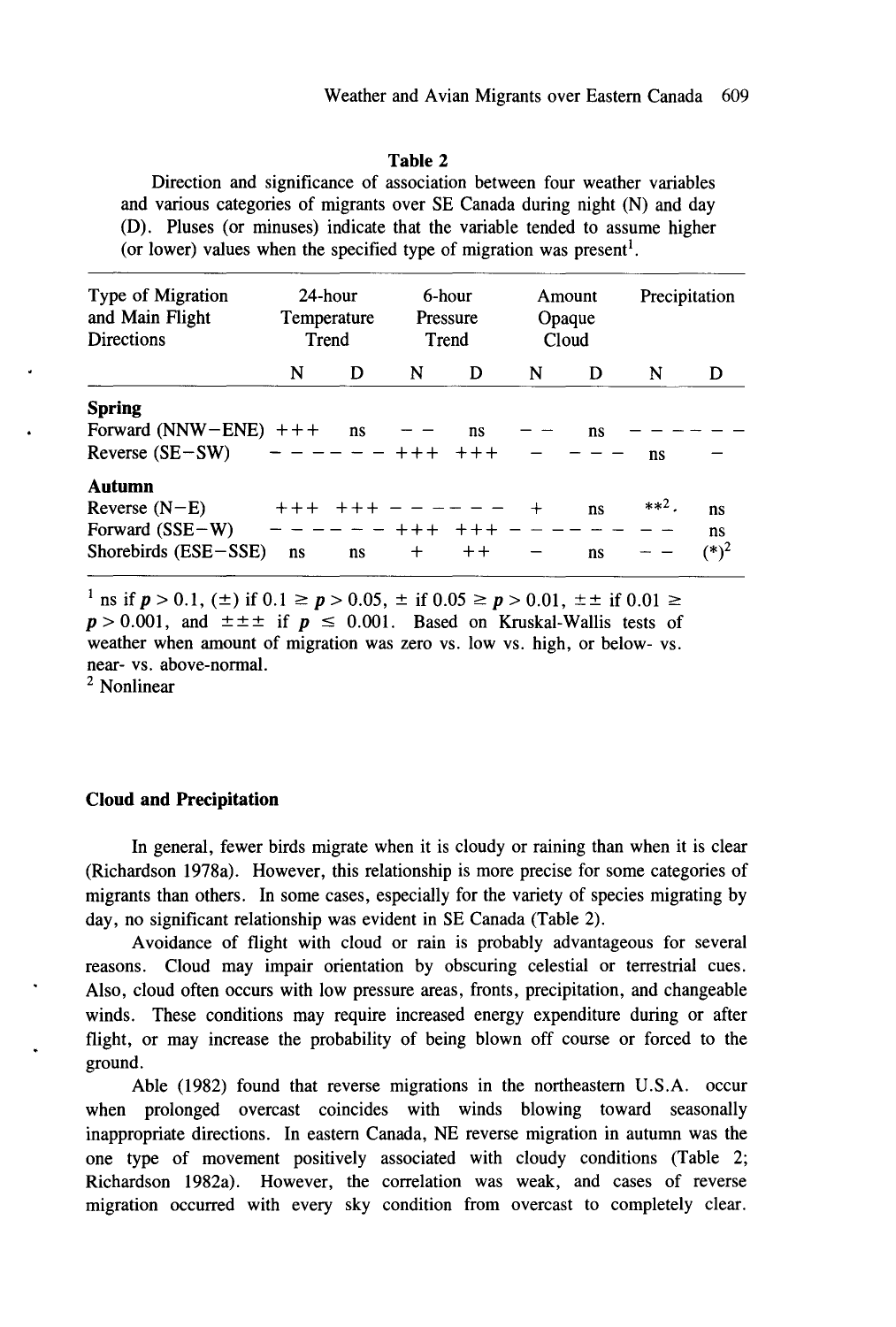Southward reverse migration in spring, like most other types of migration, was slightly *less* frequent under overcast than under clear skies (Table 2; Richardson, in preparation). Thus, impairment of visual orientation mechanisms by cloud cannot account for many of the cases of reverse migration in eastern Canada.

### ORIENTATION VS WEATHER

#### **Flight Directions** vs. **Wind**

Because most migrants in SE Canada tend to fly when winds are following relative to their usual flight directions, the overall distribution of tracks usually includes a large downwind component (Fig 4). This is so even when winds are blowing from the north in spring or the south in fall; reverse migration is a major component of total migration on those occasions. Some birds do move crosswind or even upwind, especially when winds are blowing in seasonally inappropriate directions. However, total numbers aloft in these latter situations are generally low (Fig 4).

The downwind tendency is not as strong in SE Canada (Fig 4) as in the SE U.S.A., where there is consistent downwind orientation by landbirds flying at night (Gauthreaux and Able 1970, Able 1974). In SE U.S.A. the few birds that take off when winds blow toward seemingly inappropriate directions orient downwind, as do the larger numbers flying with more favorable winds. In contrast, in SE Canada (Fig 4) and in the NE U.S.A. (Able 1982), some of the few birds taking off with seasonally inappropriate winds orient downwind, but many do not. Interpretation is hindered because there is little information about the species involved in the various types of flights detected by radar.

To further assess whether birds are actually orienting downwind using wind as a cue, I analyzed the tracks of various distinct categories of migrants over SE Canada (Richardson 1975, 1979, 1982a, in preparation). Daily mean tracks for each category of migration were significantly but usually weakly correlated with wind direction (e.g., Fig 5). Daily mean tracks usually were not precisely downwind, and tracks of individual birds were, of course, even more widely scattered. The slope of the regression of daily mean track vs. wind direction was always significantly less than 1.0 (Table 3). A slope of 1.0 would be expected if tracks were consistently downwind. Thus for each category of migrants, crosswinds seemed to deflect mean track from its average direction, but by only 36 to 66% of the deviation of the wind direction from following.

There are at least two possible explanations for such a pattern: uncorrected wind drift from fixed headings and "pseudodrift." The track over the ground is the vector sum of the bird's heading vector through the air plus the wind vector. Uncorrected drift occurs when birds fly on constant headings regardless of wind direction. Pseudodrift occurs when, even within a particular category of migrants, birds with slightly different preferred tracks fly selectively with winds that favor flight in their individual preferred directions.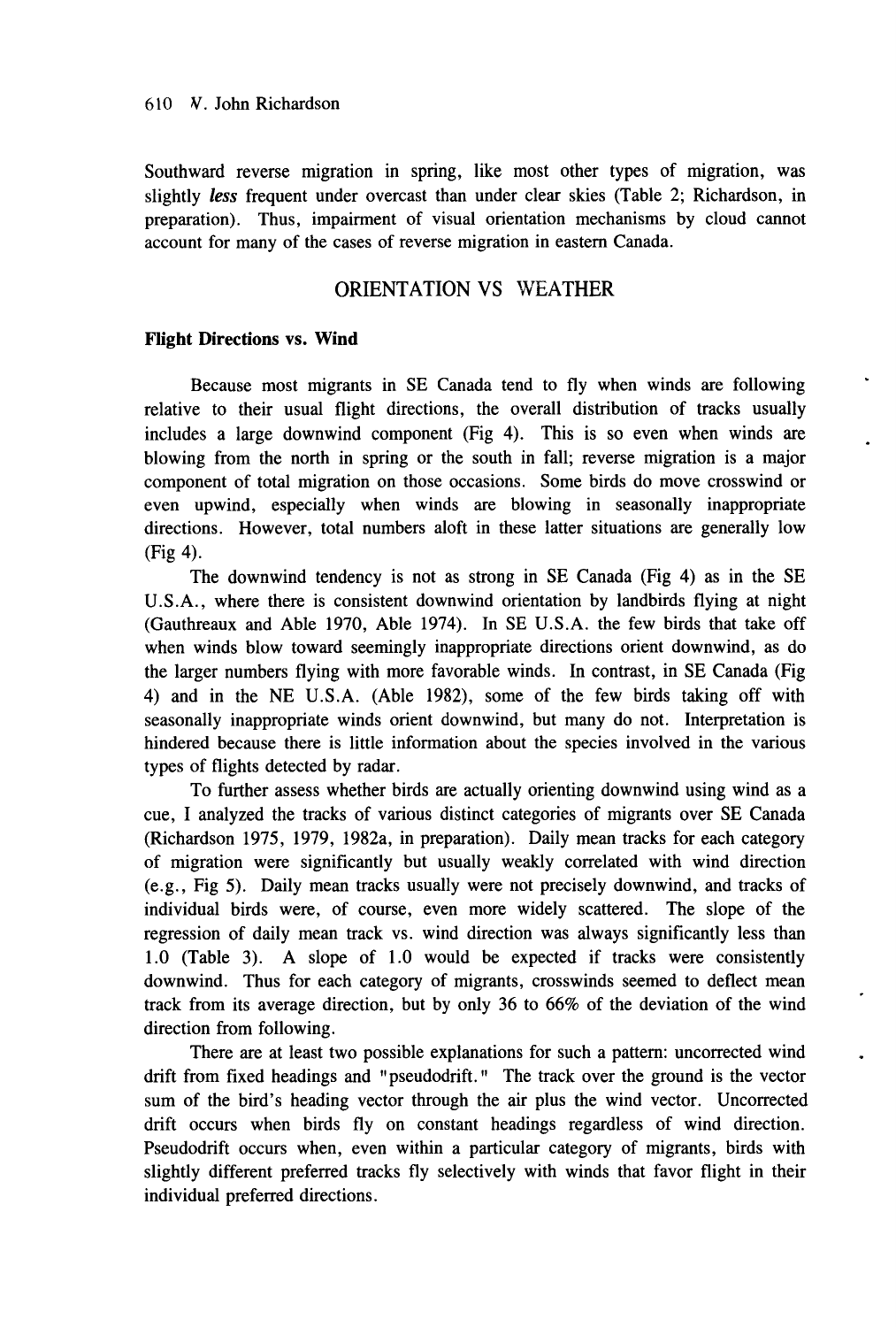

Directions of nocturnal migration over SE Canada with various types of synoptic weather. Each vector diagram is appropriately positioned with respect to pressure system and front locations and broadscale wind patterns. Each vector diagram shows the percentage distribution of tracks of individual radar echoes. Total numbers aloft varied greatly among weather categories, as coded at the center of each vector diagram.

In the SE Canada study, there was insufficient information about winds aloft to distinguish between these two alternatives. In some studies, uncorrected wind drift has been found (e.g., Richardson 1976, 1982b) whereas in others the correlation between tracks and wind direction apparently represented pseudodrift (Alerstam 1976). Besides these two flight strategies and the "downwind flight" exhibited by many landbirds in the SE U.S.A., a fourth strategy has occasionally been found: maintenance of fixed tracks in a variety of winds through compensatory adjustments of heading (e.g., Drury and Nisbet 1964). Alerstam (1979a,b) has discussed the reasons why it may be advantageous for birds to drift in some situations and to correct for drift in others.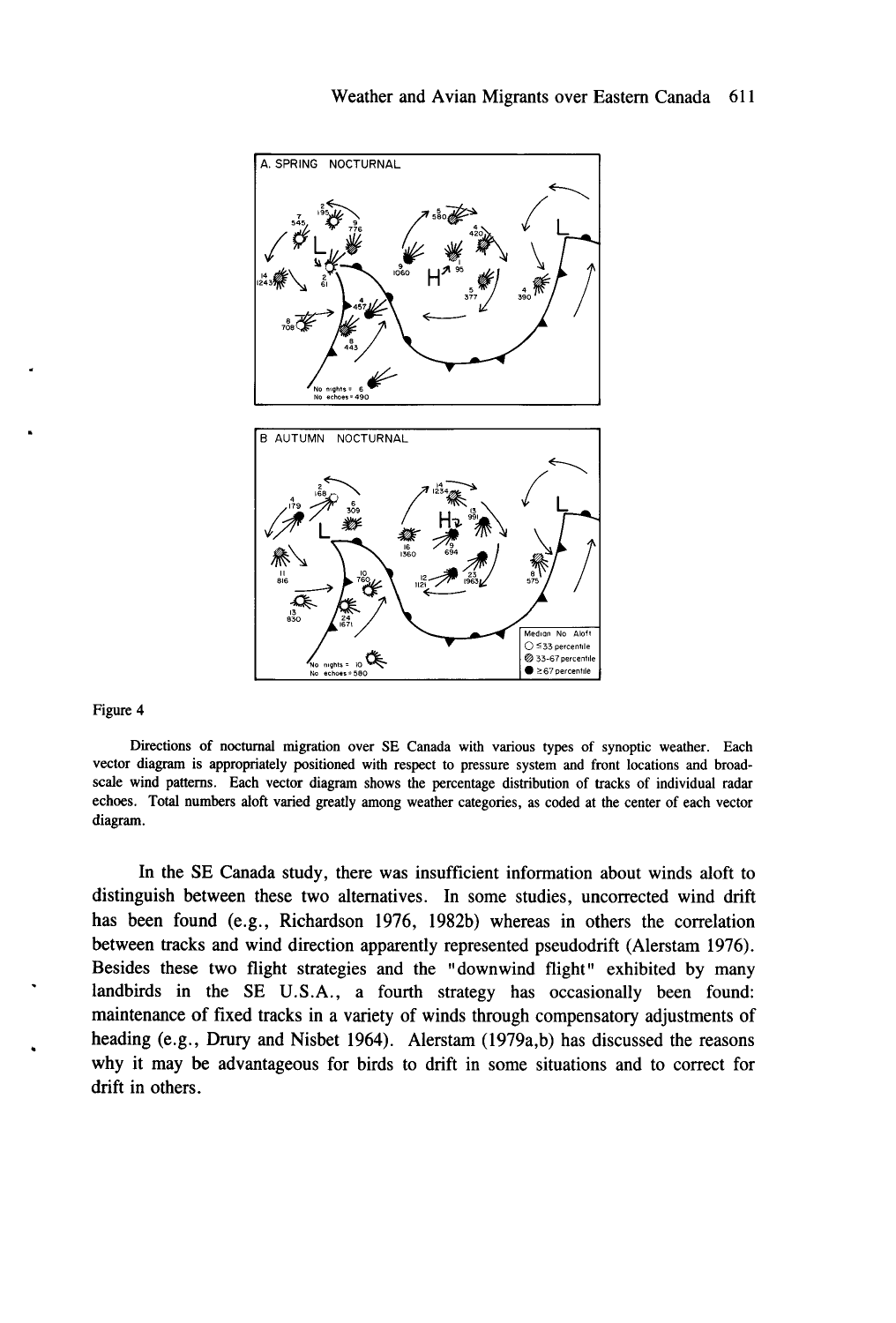

Mean tracks of migrants over Nova Scotia on autumn nights vs. geostrophic wind direction. Open symbols represent nights with 100% opaque cloud cover. Each symbol represents at least 10 radar echoes. Continuous lines were fitted by the geometric mean (GM) method (Ricker 1973). Only nights with winds in a 180<sup>0</sup> range were used in fitting the lines and in calculating Spearman rank correlations. The GM method is appropriate when the predictor variable is truncated (here to a  $180^\circ$  range) and subject to measurement error.

#### **Orientation** vs. **Overcast**

Birds flying over SE Canada on overcast occasions were not disoriented, and there was little evidence of deterioration in orientation. These results were similar to those of many earlier studies (Emlen 1975). Even under overcast, most birds moved along straight lines, at least within the limits of resolution of the radars used.

For most categories of migrants, variance among tracks was no greater under overcast than clear skies. The one category for which variance was greater with overcast was shorebirds departing SE on autumn nights *(p* < 0.01, Richardson 1979). Many of these shorebirds were probably above the clouds, and thus terrestrial rather than celestial cues may have been obscured. On the other hand, in spring the tracks of both forward and reverse migrants tended to be *less* variable on overcast than on clear occasions (Richardson 1975 and in preparation).

Perhaps we should not be surprised by reduced variance in tracks under overcast. Reduced variance might indicate deterioration, not improvement, in orientation. For example, birds with a variety of preferred directions and orientation mechanisms might switch to a single mechanism, e.g., downwind flight, when flying under overcast.

Nocturnal landbird migrants over the NE U.S.A. apparently tend to orient downwind when under overcast (Able 1982). If so in SE Canada, one would expect the deviation of track from downwind to be reduced on overcast occasions. However, multiple regression analyses for each category of migrants showed no strong tendency for this (Richardson 1975). Instead, mean tracks were correlated with wind direction in a similar manner under cloudy and clear skies (e.g., Fig 5). Furthermore, reverse migration (RM) over SE Canada cannot be fully explained as downwind flight with overcast and seasonally inappropriate winds (see above). RM in both spring and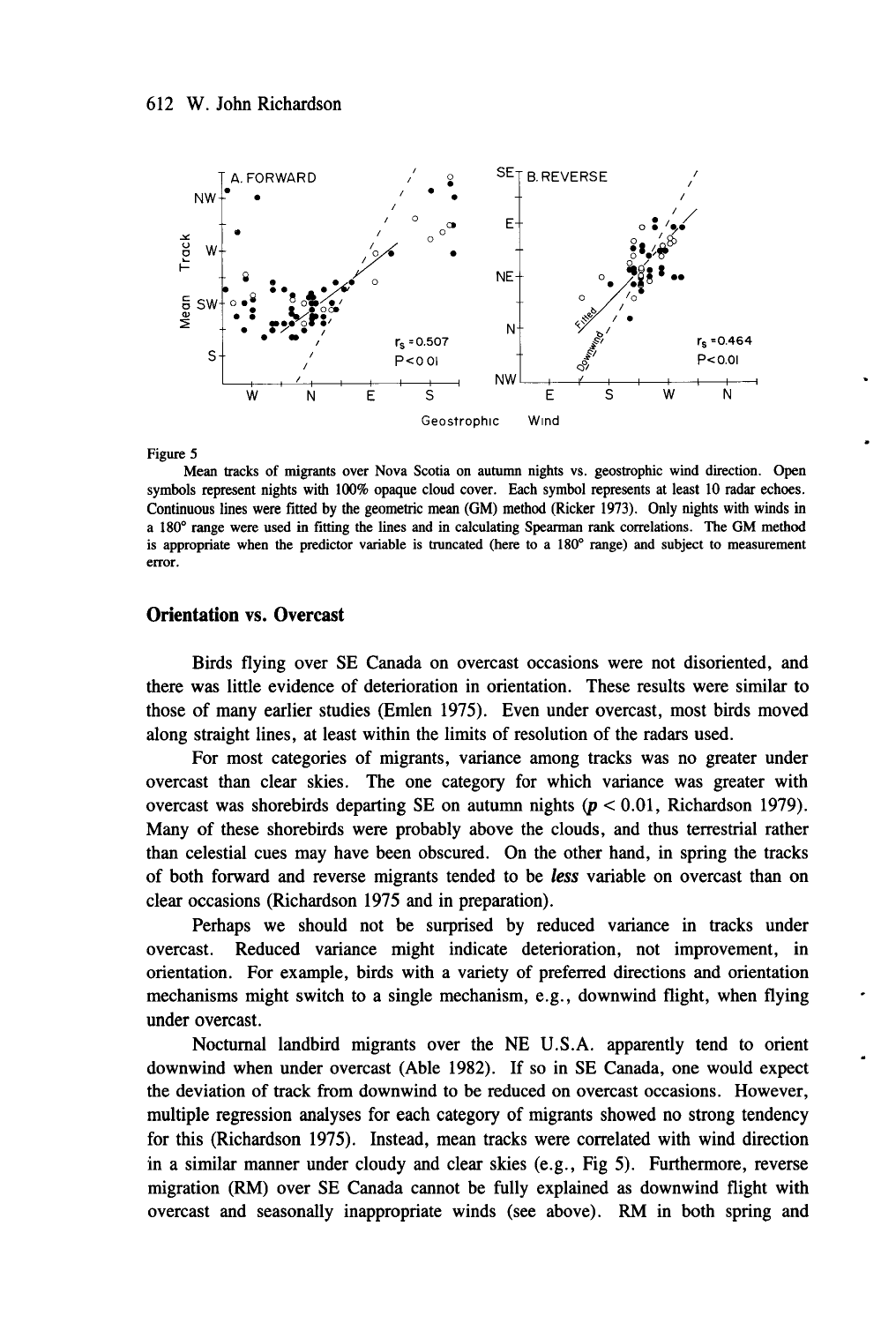#### **Table** 3

Regression of mean tracks of various categories of migrants over SE Canada on geostrophic wind direction<sup>1</sup>.

| Type of Migration and         | <b>Wind Direction</b> | <b>Night</b>       |         |    | Day   |         |     |
|-------------------------------|-----------------------|--------------------|---------|----|-------|---------|-----|
| <b>Main Flight Directions</b> | (from) Considered     | Slope <sup>1</sup> | $r_s^2$ | n  | Slope | $r_{s}$ | n   |
| <b>Spring</b>                 |                       |                    |         |    |       |         |     |
| All Forward (NNW-ENE)         | $ESE-SSW-WNW$         | 0.51               | 0.61    | 46 | 0.50  | 0.63    | -37 |
| Passerines (NNE-ENE)          | SE-SW-NW              | 0.36               | 0.45    | 27 |       |         |     |
| Reverse $(SE-SW)$             | $W-N-E$               | 0.66               | 0.51    | 29 | 0.57  | 0.61    | 31  |
| Autumn                        |                       |                    |         |    |       |         |     |
| Reverse $(N-E)$               | $SE-SW-NW$            | 0.60               | 0.46    | 42 | 0.51  | 0.25    | 70  |
| Forward (SSW-WNW)             | $NW-NE-SE$            | 0.43               | 0.51    | 36 | 0.38  | 0.35    | 41  |
| Shorebirds $(ESE - SSE)$      | $SW-NW-NE$            | 0.44               | 0.42    | 47 | 0.40  | 0.57    | 43  |

<sup>1</sup> The geometric mean method (see Fig 5) was applied to occasions when winds were following or side. All slopes are significantly more than 0.0 but significantly less than 1.0 ( $\alpha = 0.05$ ).

<sup>2</sup> Spearman rank correlation.

autumn occurred on both clear and overcast occasions.

Overcast had a more conspicuous effect on numbers aloft than on orientation. The reduced tendency to fly under overcast may be partly a result of the reduced range of orientation mechanisms usable when celestial or terrestrial cues are obscured. However, orientational problems are probably only one of several factors causing selection against individual birds that fly on cloudy occasions (see above).

## ROUTES VS. WEATHER

Results from SE Canada illustrate (1) adjustments in routes of individual migrants in response to current weather, and (2) adaptation of large-scale migration patterns to prevailing wind patterns.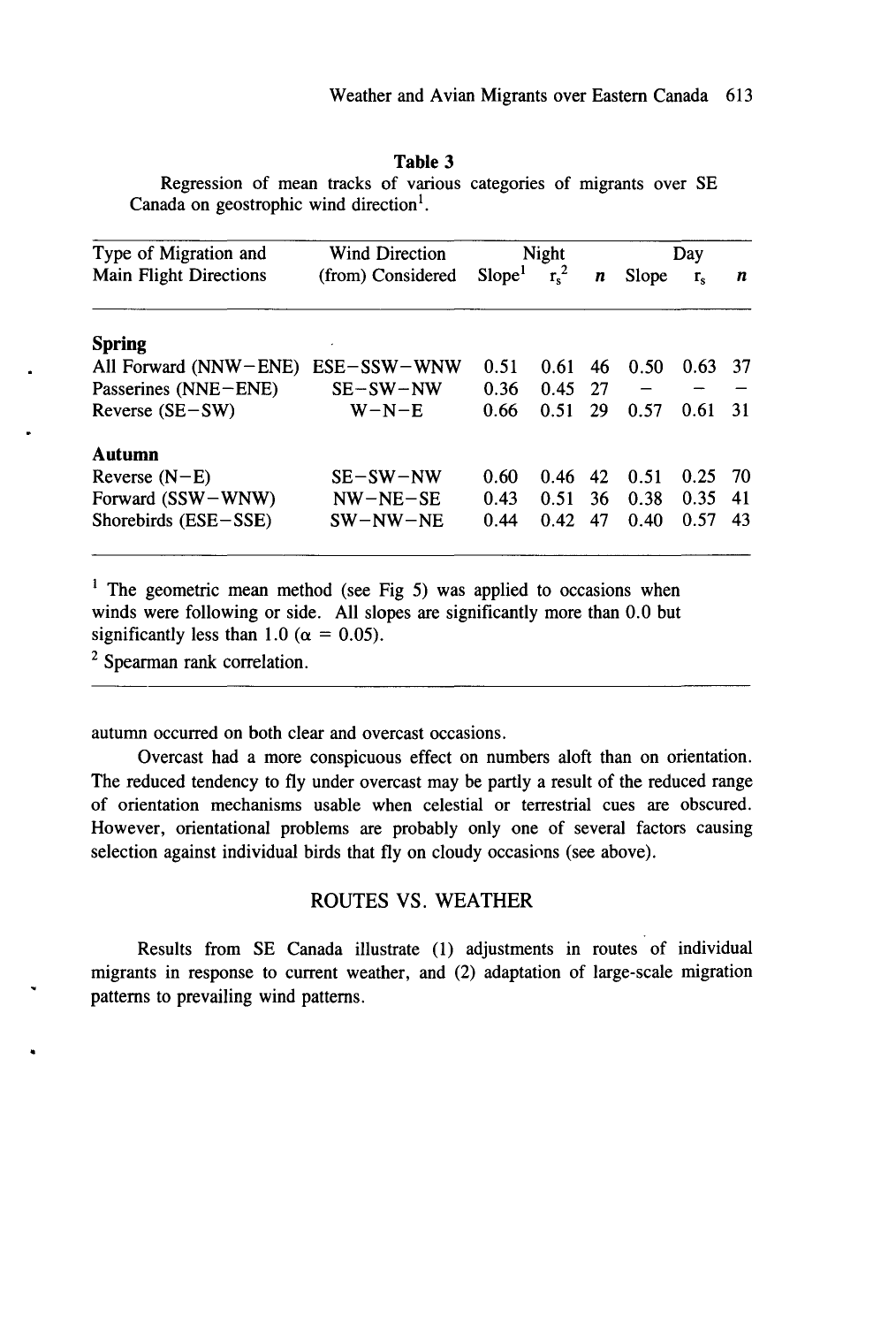#### Dawn Reorientation of Landbirds

Landbirds that take off from Newfoundland and eastern Nova Scotia in the evening and fly SW may be over water east or south of Nova Scotia at dawn (Fig IB). Around dawn, these birds sometimes tum to the NW, the direction likely to return them to land most quickly (Baird and Nisbet 1960, Murray 1976). However, on other mornings they continue SW (Richardson 1978b). Birds continuing SW, generally parallel to the coast, will not reach land for at least several hundred kilometers (no closer than Cape Cod, MA; possibly not until Cape Hatteras, NC).

On mornings when landbirds continue SW over the ocean, the wind is from the north or NE-favorable for continued SW flight and less favorable for NW flight back to land (Richardson 1978b). On mornings with other winds, especially opposing SW or W winds, the birds reorient from SW to NW and attempt to return to land. A bird's route will be quite different depending whether it continues SW or reorients NW at dawn. The route followed by these migrants seems largely determined by the winds encountered over the sea around dawn.

#### Migration from SE Canada to the West Indies

Some shorebirds and landbirds fly SE or S from Nova Scotia and New England toward the West Indies in autumn, but there is little or no reciprocal flight in spring. This is apparently an adaptation to prevailing wind patterns (Richardson 1974, 1976; Gauthreaux 1980). Weather over the western Atlantic is dominated by the so-called Bermuda high, which results in prevailing northerly winds east of Bermuda and southerly winds closer to the coast (Fig 6). Near the West Indies, the wind is almost always easterly.

Birds leave the coast in NW winds behind cold fronts (see above). Post-frontal following winds usually persist along the first  $1/4-1/3$  of the overwater route to the West Indies. Thereafter the birds are in the zone of prevailing following winds east of the Bermuda high, or in the light winds near the center of the high (Fig 6). South of Bermuda, mean tracks shift to S or SSW, and the birds usually arrive at the West Indies with side or partly following easterly winds (Richardson 1976, Williams and Williams 1978). Thus these birds usually encounter following or partly following winds throughout the nonstop flight to the West Indies. Flight altitudes range from low to extremely high  $(> 6 \text{ km})$ . Some birds may select altitudes with optimum winds (Richardson 1976, Alerstam 1981), although evidence on this point is inconclusive (Williams 1985).

Birds that fly SW down the coast to Florida and then SE along the West Indies avoid the long overwater flight but must travel much farther, largely against the prevailing winds (Fig 6). Many landbirds do fly SE along the West Indies (Richardson 1976). However, the disadvantages of this route apparently are sufficient to make it adaptively advantageous for many birds to fly along the "downwind" overwater route from SE Canada to the West Indies.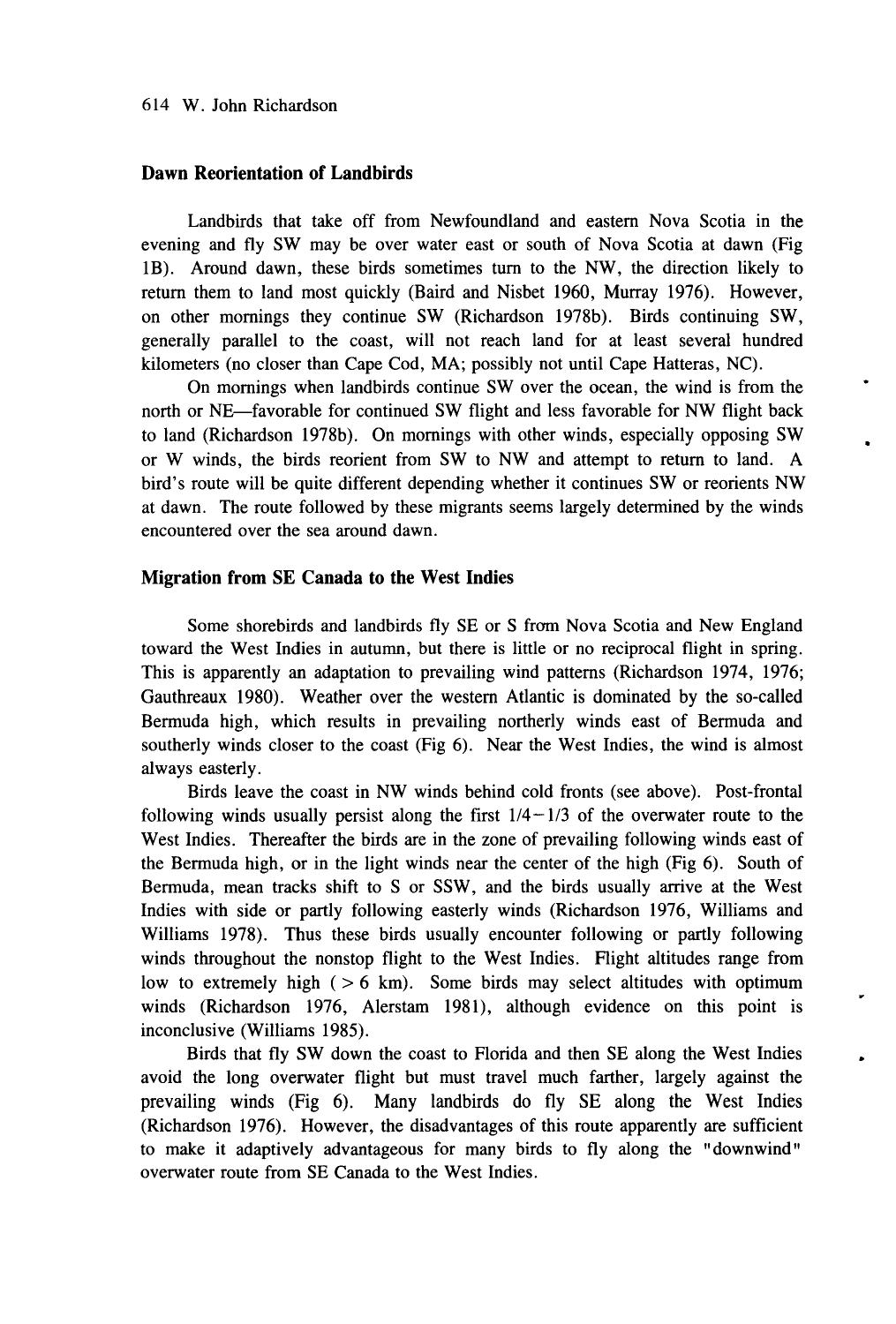

Typical weather over the western Atlantic when birds depart from SE Canada toward the West Indies in autumn.

Winds over the western Atlantic in spring are similar to those in autumn. These winds are favorable for NW flights from the West Indies toward Florida, and then for N and NE flights over the mainland and coast (Fig 6; Gauthreaux 1980). In contrast, winds do not favor northward flight over the ocean directly to eastern Canada. Radar observations in Puerto Rico show that spring migrants do indeed depart mainly to the NW; very few depart to the north (Richardson 1974).

This paper summarizes some but not all ways in which weather can affect the timing, orientation and routes of migration. Other influences not discussed here include the effects of weather in concentrating or dispersing birds at leading lines, the importance of updrafts to soaring birds, and weather-induced mortality during migration. I have also mentioned only a few of the important theoretical analyses and experimental studies that have been done. However, the data from eastern Canada do demonstrate that weather can influence avian migrants profoundly.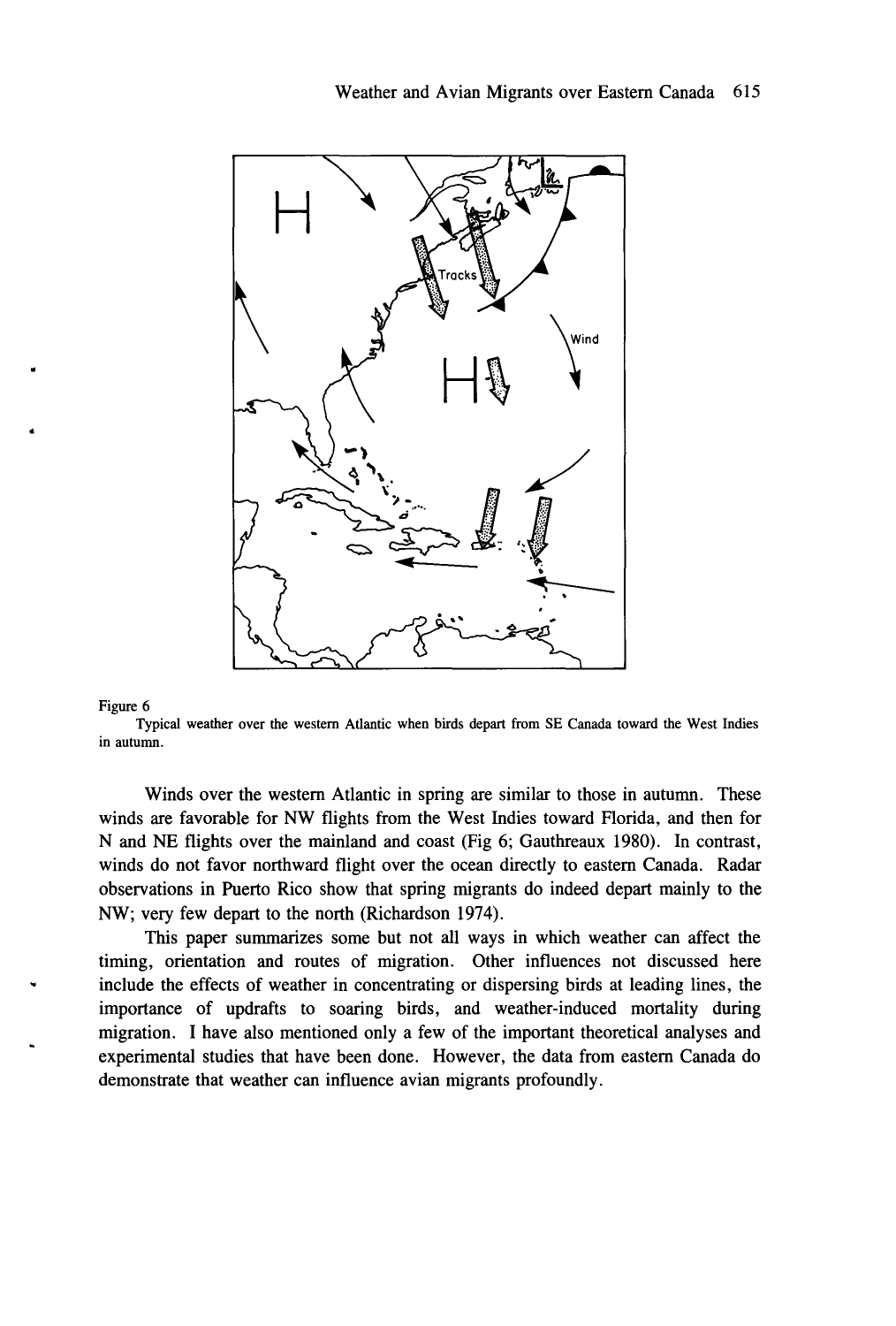#### ACKNOWLEDGMENTS

The radar studies summarized here were funded by the Associate Committee on Bird Hazards to Aircraft, National Research Council of Canada. D.M. Richardson helped compile data, and LGL Ltd. supported preparation of this paper.

#### LITERATURE CITED

- ABLE, K.P. 1974. Environmental influences on the orientation of free-flying nocturnal bird migrants. *Animal Behaviour* 22: 224-238.
- ABLE, K.P. 1982. Field studies of avian nocturnal migratory orientation I. Interaction of sun, wind and stars as directional cues. *Animal Behaviour* 30: 761-767.
- ALERSTAM, T. 1976. Bird migration in relation to wind and topography. Ph.D. Dissertation, University of Lund, Sweder..
- ALERSTAM, T. 1978. Analysis and a theory of visible bird migration. *Oikos* 30: 273-349.
- ALERSTAM, T. 1979a. Wind as selective agent in bird migration. *Ornis Scandinavica 10:* 76-93.
- ALERSTAM, T. 1979b. Optimal use of wind by migrating birds: combined drift and overcompensation. *Journal of Theoretical Biology* 79: 341-353.
- ALERSTAM, T. 1981. The course and timing of bird migration. pp. 9-54 in D.J. Aidley (ed.) *Animal Migration.* Society for Experimental Biology Seminar Series 13. Cambridge University Press, Cambridge, England.
- BAIRD, J. and I.C.T. NISBET. 1960. Northward fall migration on the Atlantic coast and its relation to offshore drift. *Auk* 77: 119-149.
- DRURY, W.H. and I.C.T. NISBET. 1964. Radar studies of orientation of songbird migrants in southeastern New England. *Bird-Banding* 35: 69-119.
- EMLEN, S.T. 1975. Migration: orientation and navigation. Pp. 129-219 in D.S. Farner and J.R. King (eds.) *Avian Biology,* Vol. 5. Academic Press, New York.
- GAUTHREAUX, S.A., JR. 1980. The influence of global climatological factors on the evolution of bird migratory pathways. *Proceedings of the 17th International Ornithological Congress, Berlin,* 1978: 517-525.
- GAUTHREAUX, S.A., JR. and K.P. ABLE. 1970. Wind and the direction of nocturnal songbird migration. *Nature* 228: 476-477.
- KREITHEN, M.L. and W.T. KEETON. 1974. Detection of changes in atmospheric pressure by the homing pigeon, *Columba livia. Journal of Comparative Physiology* 89: 73-82.
- MURRAY, B.G. 1976. The return to the mainland of some nocturnal passerine migrants over the sea. *Bird-Banding* 47: 345-358.
- RICHARDSON, W.J. 1971. Spring migration and weather in eastern Canada: a radar study. *American Birds* 25: 684-690.